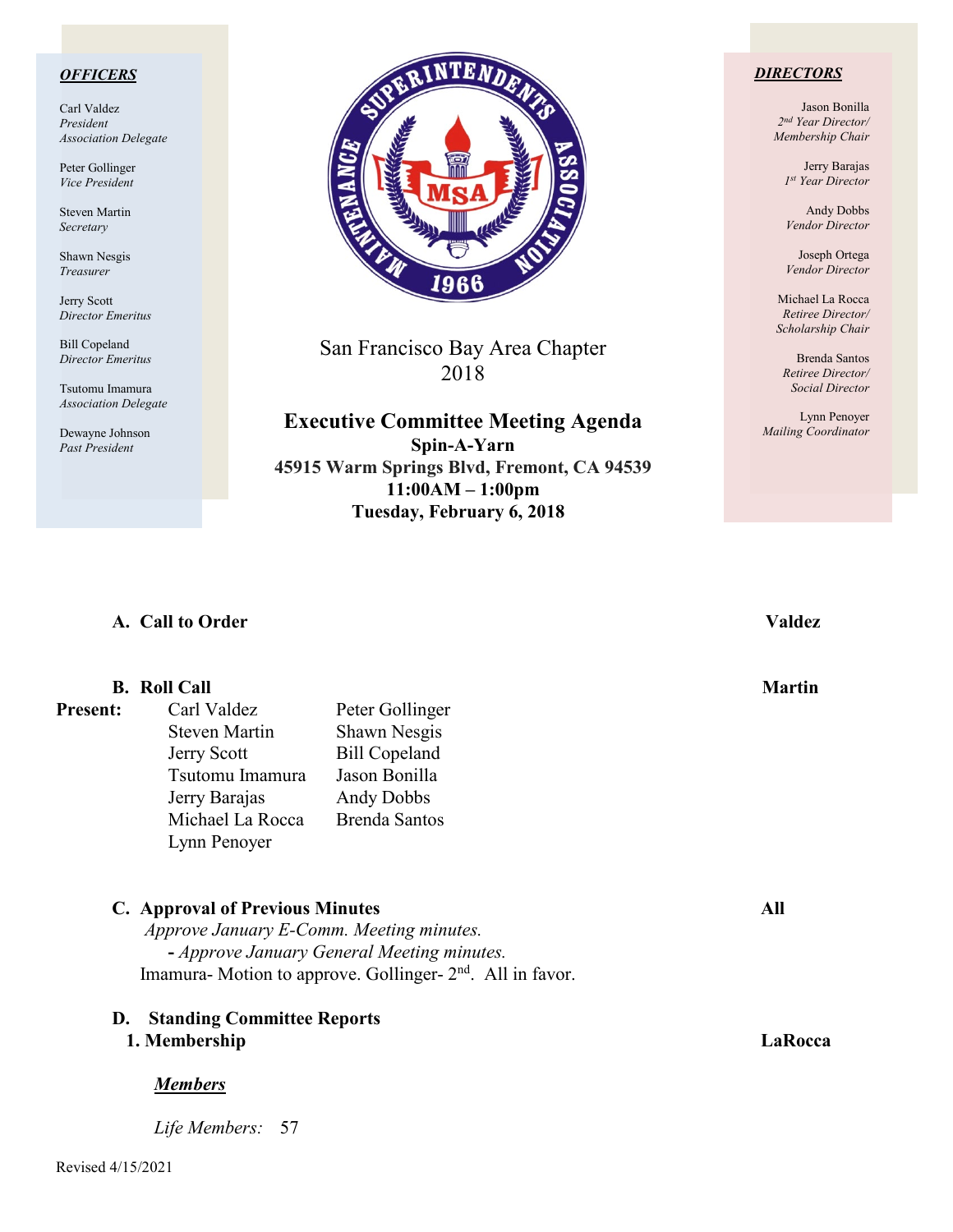*Regular Members:* 111 *Vendor Members:* 57 *Total Members:* **225**

## **2. Life Members LaRocca/Santos**

Leon Gervin has been contacted by Michael La Rocca to be second Life Member

# **E. Vendors Report Dobbs/Ortega**

No Report

Dobbs: Service Masters would like him to be more involved with the Association. He would also like to be helping out as the Training Director

-Reminder for Vendor rep to reach out to vendors for the workshops.

-Additional Maintainer, flyers, etc. to be handed to vendor reps for distribution. Possible "vendor package" to be put together

-Collect extra and additional Maintainers to re-distribute.

# **F. Association Report Imamura/Valdez**

*1. Foundation Report –* All paperwork should be processed by end of the month. Next meeting with lawyer is scheduled for 2/7.

- *2. Education Report-* Flyer being designed for Maintainer (Focus on getting the work out)
- Xavier Mendez, Association President, working on proposed dates to visit SFBA chapter.
- Stellar Vendor Award: discussion are being held regarding who owns the award, the vendors or the e-board. New vendor reps have concern.
- Next year's conference in Sac to have minimal equipment for show, but more vendor tables.
- 2020 conference- San Diego
- 2021 conference- Central Valley Chapter has submitted interest to host.

# **G. Training Coordinator Martin**

*Review of proposed training calendar*

Professional training day, "Introduction to the Street light Electrical Industry", to be rescheduled for March 28th.

- Vendor list to be established for Dobbs to reach out to other vendors to attend workshops

# **H. Scholarships LaRocca/Imamura**

- Shawn has sent updated docs. to web host to be posted to website.
- April  $30<sup>th</sup>$  is deadline for applications.
- Elk's Lodge is reserved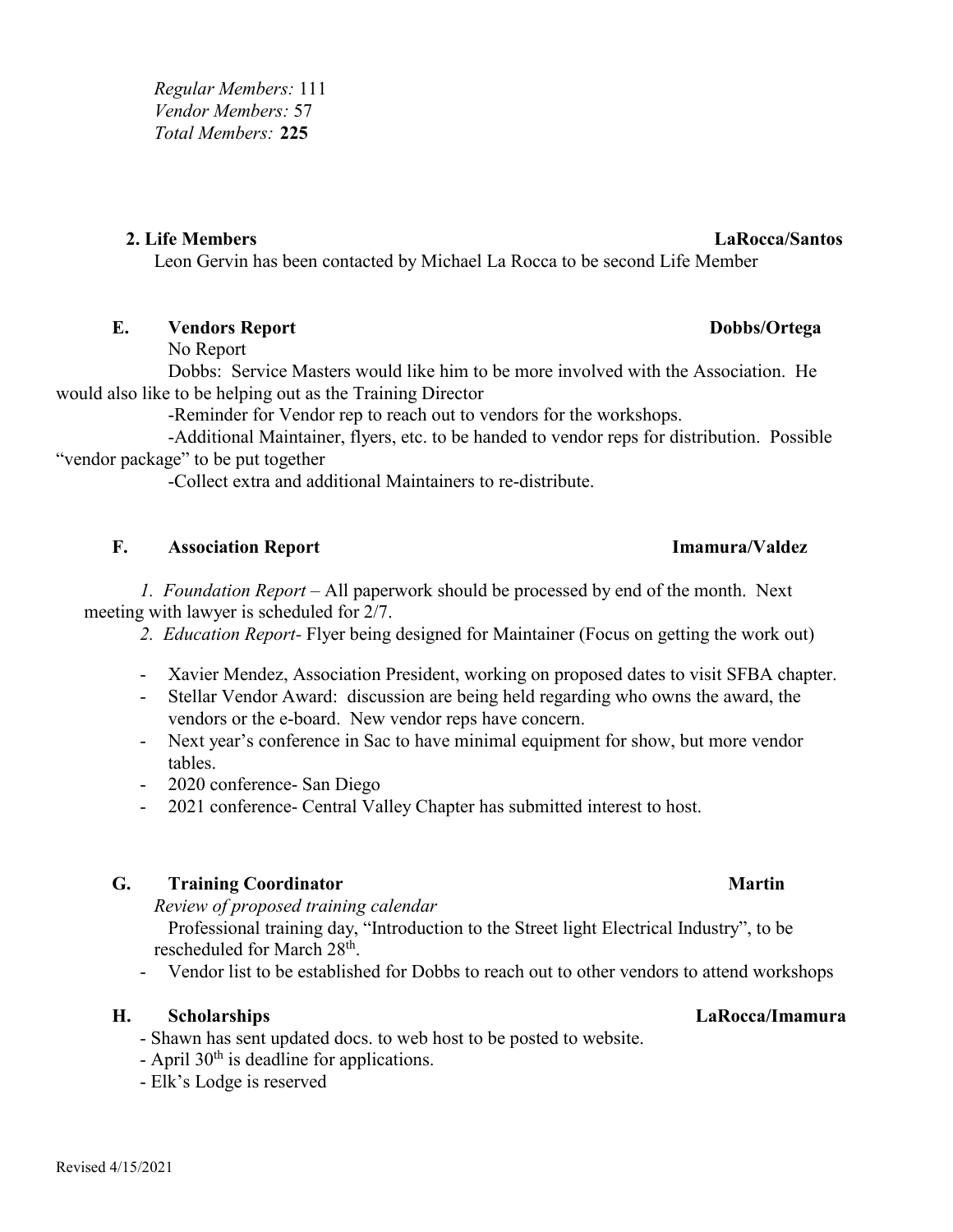## **I. Golf Tournament Committee Report Ortega** None

## **J. Social Committee Santos**

Bacci ball is being proposed sometime in April

# **K. Treasurer's report Nesgis**

| Account totals:       |             |
|-----------------------|-------------|
| <b>Basic Checking</b> | \$16,402.83 |
| Savings               | \$29,756.73 |
| <b>TOTAL</b>          | \$46,159.56 |

Motion By Nesgis to pay for Rogers recognition dinner. Dobbs-  $2<sup>nd</sup>$ . All approve.

# **L. Old Business**

- 1. Recognition and plaque for Peterson Cat -La Rocca to get pictures of current plaques
- 2. Reg-Online training from Susie Evans -no update. To be added to standing agenda
- 3. Laptop purchase (Shawn Nesgis) -no update
- 4. Joint meeting with APWA (Joseph Ortega) -no update. Question: is this beneficial to MSA
- 5. Storing files electronically (Shawn Nesgis & Jason Bonilla) -proposing a storage locker, scanning docs and having them electronically
- 6. President's Message and Training sent to Membership (snail and email) -to be sent to Penoyer

# **N. New Business**

1. President Valdez employer conflicts with upcoming E-Committee meetings